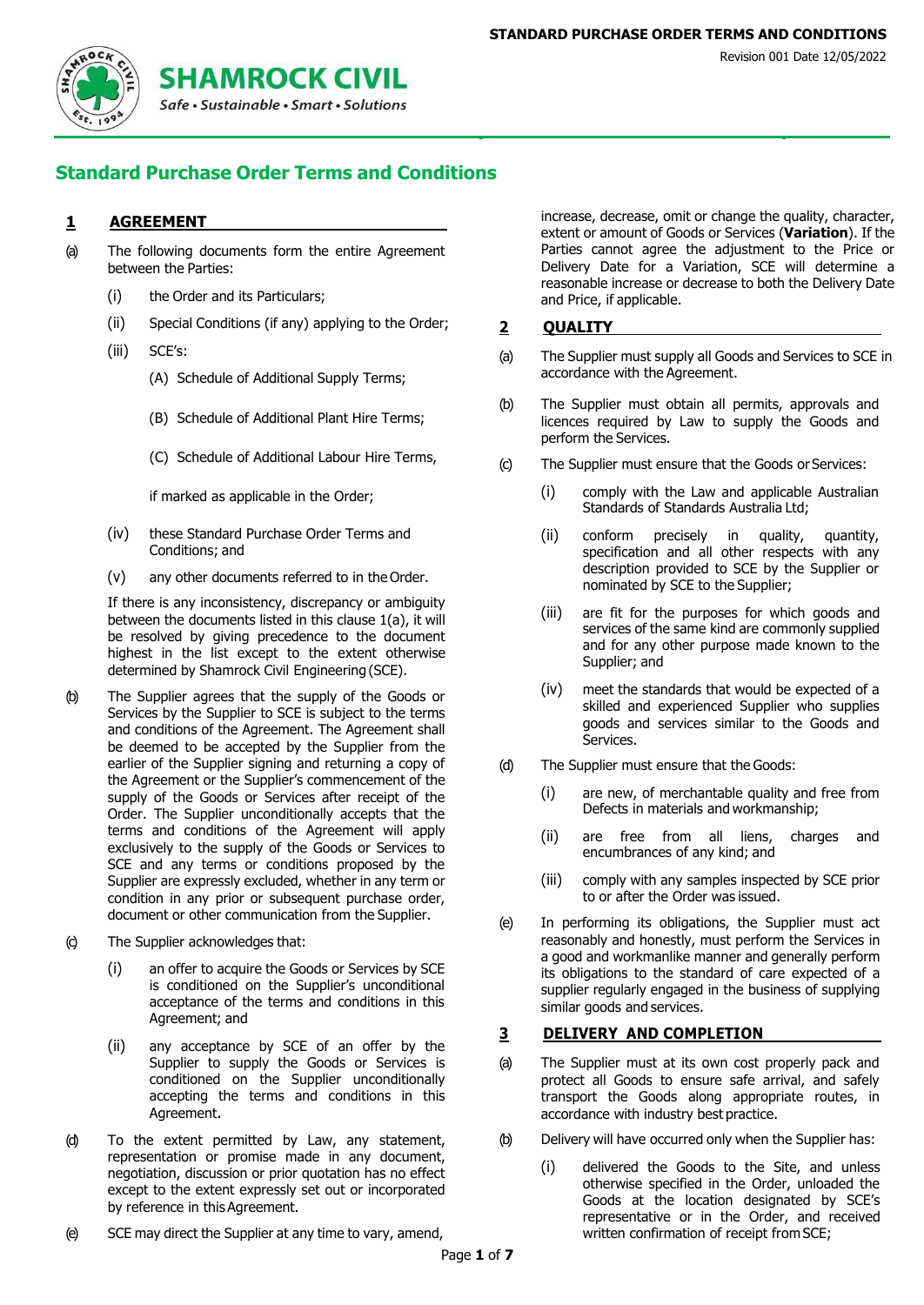

- (ii) completed the Services and SCE has received all documentation it requires including a Form 16 and any third party warranties required under clause 5(e); and
- (iii) completed the Services (including the provision of all deliverables and products of the Services to SCE) and received written confirmation of completion from SCE.
- (c) The Supplier must achieve Delivery by the Delivery Date and in any case expeditiously and withoutdelay.
- (d) If the Goods and Services are not Delivered by the Delivery Date, the Supplier will be indebted to SCE for liquidated damages at the rate set out in the Order for each day that Delivery is delayed beyond the Delivery Date, until the earlier of:
	- (i) liquidated damages incurred meet the limit, if any, set out in the Order;
	- (ii) the Agreement is terminated by SCE; or
	- (iii) Delivery is completed,

but if no rate is set out in the Order, SCE will be entitled to common law damages for the delay.

- (e) SCE:
	- (i) may postpone the Delivery Date for any duration and for any reason in its absolute discretion, at any time before or after the Delivery Date; or
	- (ii) must postpone the Delivery Date for a Delay Event but only if the Supplier notifies SCE in writing of the cause, expected duration and its efforts to minimise the effect of the Delay Event, within 3 Business Days of when the Supplier should have become aware of it, failing which the Supplier will not be entitled to any postponement of the Delivery Date.
- (f) Any delay by SCE in postponing the Delivery Date under clause 3(e)(ii) will not set time at large but may entitle the Supplier to damages.
- (g) The Supplier may not subcontract any of its obligations without the prior consent of SCE. Despite any consent, the Supplier remains responsible for all acts and omissions of its subcontractors and must ensure that they comply with all applicable terms and conditions of the Agreement.

## **4 SECURITY**

- (a) If required by SCE, the Supplier must provide the Security specified in the Order.
- (b) Within 10 Business Days of Delivery, SCE shall release part of the Security so that the total value of the Security held shall not be more than 2.5% of the Price.
- (c) Within 10 Business Days of the end of the Warranty Period, SCE shall release any Security then held by SCE provided that there are no moneys owed from the Supplier to SCE.

#### **5 DEFECTIVE GOODS ANDSERVICES**

- <span id="page-1-0"></span>(a) If SCE determines that any Goods or Services are unsatisfactory, defective, of inferior quality or workmanship or fail to meet any requirements of the Agreement, (**Defective**) the Supplier must do any of the following, at its cost, as determined by SCE in its absolute discretion:
	- (i) re-take possession of the Defective Goods and refund the Price for the Defective Goods to SCE;
	- (ii) Deliver replacements of the Defective Goods or re-perform the Defective Services; or
	- (iii) repair the Defective Goods or remedy the Defective Services,

and reimburse SCE any damages it has suffered as a direct result of the supply of the Defective Goods or Services.

- (b) The rights under clause 5(a) are in addition to any other rights of SCE under the Agreement, at Law or in equity.
- (c) If SCE requires the Supplier to re-take possession of Defective Goods, the Supplier must collect the Defective Goods within 14 days from the date when SCE so notifies the Supplier, failing which SCE may (but is not obliged to) return the Defective Goods to the Supplier at the Supplier's cost and risk.
- <span id="page-1-1"></span>(d) Unless otherwise stated in the Order, he Supplier warrants that for the period offered by the Supplier or a period of 12 months, whichever is longer, from the completion of Delivery (**Warranty Period**), it will at its cost repair or replace any defective Goods or Services which become apparent under normal working conditions during such period. Such replacements or repairs must be carried out at the times notified by SCE and so as to minimise any inconvenience to users of the Site.
- (e) The Supplier must do all things to ensure that SCE has the benefit of any warranties given by any third parties in respect of the Goods and must give SCE all documentation relating to such warranties. Such third party warranties are in addition to the warranties of the Supplier.
- (f) If the Supplier fails to take action as and when directed under clause 5(a), SCE may, without further notice to the Supplier, engage another to replace or repair Defective Goods or re-perform Defective Services and all costs and damages suffered by SCE in connection with the Supplier's failure shall be a debt due and payable to SCE.

#### **6 TITLE AND RISK**

- (a) Risk in the Goods passes to SCE on Delivery.
- (b) Title to the Goods passes to SCE on payment or Delivery (whichever occurs first).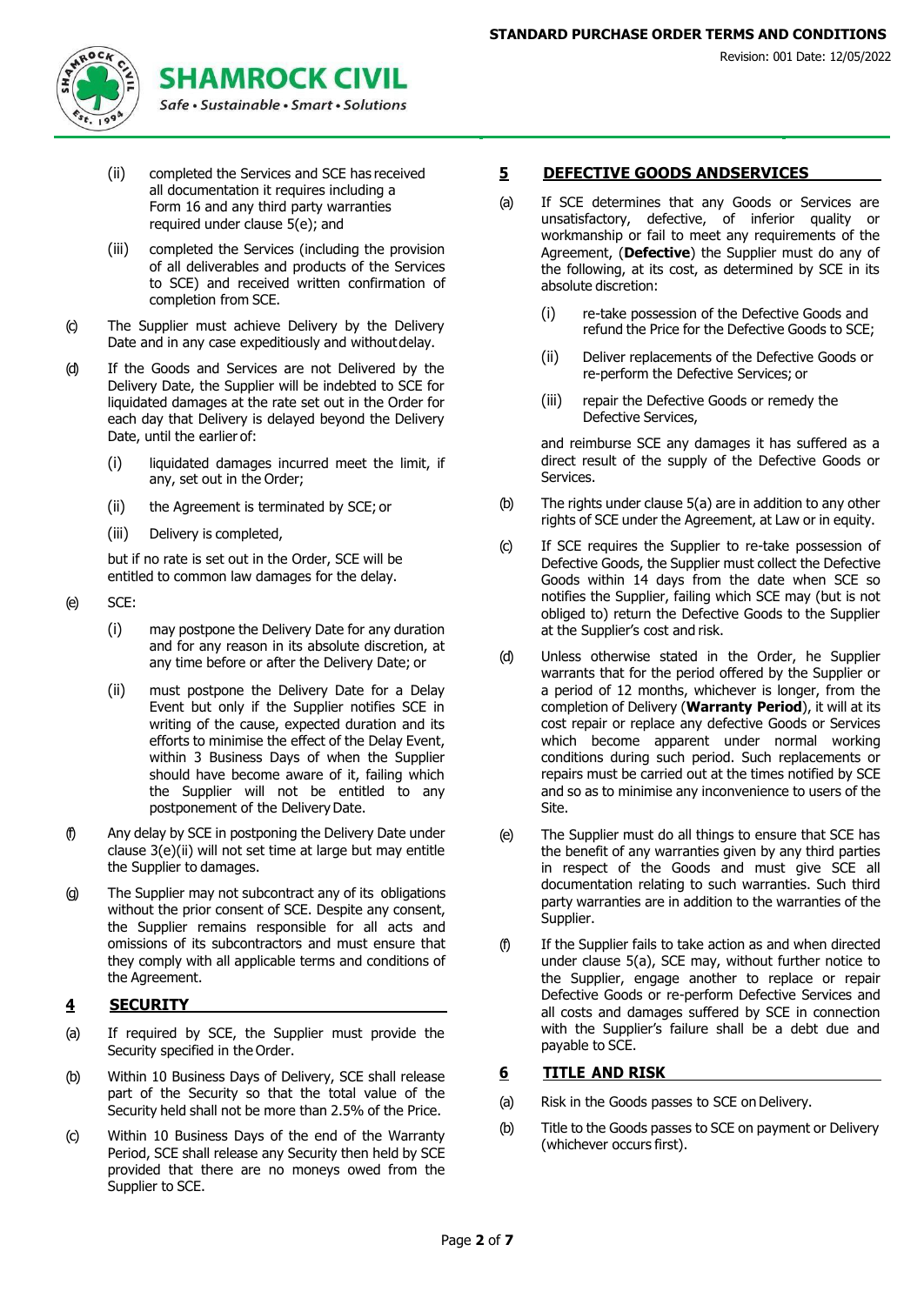

#### **7 SAFETY AND ENVIRONMENT**

- (a) The Supplier must perform its obligations under the Agreement with due regard for the health and safety of all persons and the protection of environment and must take all precautions necessary to protect the health and safety of persons and the environment.
- (b) Clause 7(c) and 7(d) apply where the Supplier is required to perform work (including the delivery of the Goods) at the Site.
- (c) While carrying out Services or performing Delivery at the Site, the Supplier must, and must ensure that its employees, agents and subcontractors:
	- (i) attend any inductions SCE requires before they enter the Site or before they use any plant or equipment at the Site, as determined by SCE;
	- (ii) comply with all applicable policies and procedures of SCE and the Site in relation to health, safety and the environment;
	- (iii) comply with all directions issued by the Site project manager or any other authorised Site supervisor;
	- (iv) cooperate with others carrying out work at the Site and coordinate its work with the work of others so as to avoid disruption to others;and
	- (v) if required by SCE, complete and return an executed copy of SCE's HS-FRM-17;20;21 & 39 - Health and Safety (HS) Conditions of Contract or similar document/s as amended from time to time.
- (d) The Supplier must immediately advise SCE, and within 3 days provide a written report to SCE,if:
	- (i) it reasonably believes that any of the Site or any plant or equipment at the Site is unsafe;
	- (ii) any person engages in work practices that are likely to put safety, health or the environment at risk; or
	- (iii) an incident or accident occurs.
- (e) Entry to the Site by the Supplier and the Supplier's employees, agents and subcontractors is at their own risk and SCE is not responsible for any loss or damage suffered by the Supplier and the Supplier's employees, agents and subcontractors while on the Site or any other place provided by SCE in connection with Goods or Services.
- (f) The Supplier must, at its cost, immediately and permanently remove from the Site any person SCE considers (in its absolute discretion) is behaving in an unsafe or offensive manner.

#### **8 PRICE & PAYMENT**

(a) The Price is fixed and not subject to any increase whatsoever except to the extent expressly set out in the Agreement.

- (b) The Price includes all things necessary to supply the Goods or Services in accordance with the Agreement including:
	- (i) labour, tools, equipment and materials;
	- (ii) complying with all Laws and obtaining all permits, licences and insurance;
	- (iii) packaging and transport; and
	- (iv) all taxes, duties, levies, excise and other government fees and charges (otherthan GST).
- (c) Subject to the Agreement, SCE will pay the Supplier for Goods and/or Services according to the rates and prices in the Order, adjusted by any additions or deductions made under the Agreement and less any applicable withholding taxes.
- (d) The Supplier may issue a **Tax Invoice** to SCE for payment for the Goods and/or Services, provided that the Goods and/or Services have been accepted in writing by SCE, at the times specified in the Order (if any), or otherwise:
	- (i) for Goods, after the Goods have been delivered to the Delivery Place;
	- (ii) for Services, on the last Business Day of each month, for the Services performed to the 25th day of that month.
- (e) **Tax Invoices** must be addressed to SCE as follows:

ACCOUNTS PAYABLE Shamrock Civil Engineering PTY LTD PO BOX 207 Carole Park QLD 4300 Email: [payables@shamrockcivil.com.au](mailto:payables@shamrockcivil.com.au)

- (f) Tax Invoices must:
	- (i) contain a valid Order Number;
	- (ii) attach a copy of SCE's written acceptance of the Goods and/or Services;
	- (iii) be calculated using the rates and prices in the Order;
	- (iv) be sent to the above address and email contact details, irrespective of the Site contact details provided, invoices may additionally be sent to SCE Site personnel;
	- (v) be dated to reflect the month in which the work or delivery occurred;
	- (vi) be received by SCE accounts department by the 7<sup>th</sup> of each month to be considered a previous month's invoice;

Invoices received late (after the 7<sup>th</sup> of each month) will be considered an invoice pertaining to the month in which the invoice is received; and

(vii) be sent to: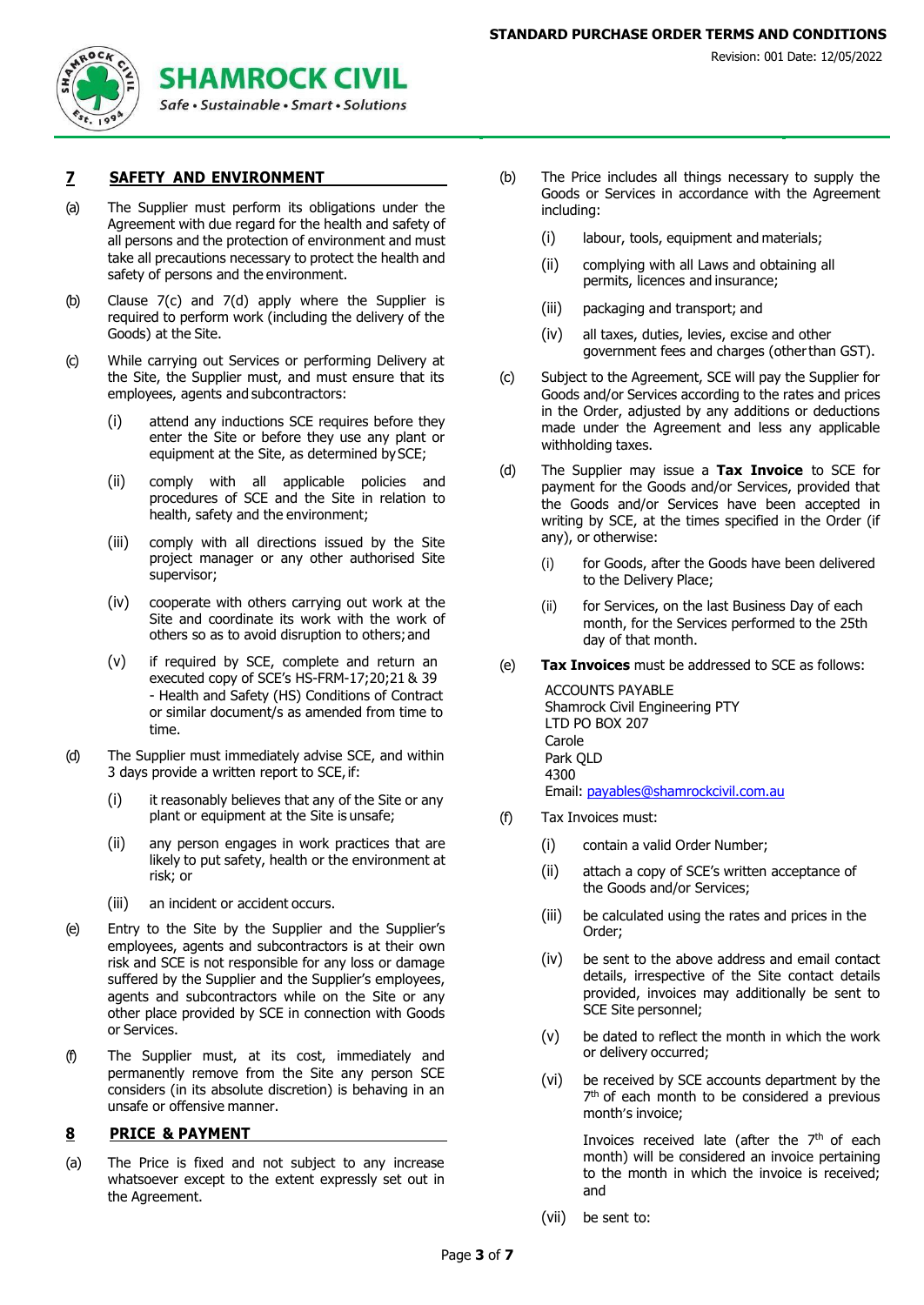

[payables@shamrockcivil.com.au](mailto:payables@shamrockcivil.com.au) by the COB 7<sup>th</sup> of each month.

- (g) SCE may set off against any payment due to the Supplier any amount which SCE determines the Supplier is liable to SCE, whether for expenses or damages, howsoever that liability may have arisen.
- (h) If SCE notifies the Supplier of a deduction or set-off under clause 8(g) or that it does not agree with the amount of a Tax Invoice issued by the Supplier, the Supplier must immediately retract its Tax Invoice and issue a replacement Tax Invoice which complies with clauses 8(c) and 8(e) in the amount directed by SCE.
- (i) If the Supplier does not issue a Tax Invoice to SCE in accordance with clause 8(h), SCE may issue a RCTI to the Supplier for the amount directed by it under clause 8(h).
- (j) In this regard, SCE and the Supplier agree:
	- (i) they are, and will remain, registered for GST until the discharge of all obligations under this clause;
	- (ii) the Goods and/Services under the Order are of the type for which a RCTI can be issued;
	- (iii) where SCE issues a RCTI under this clause, the Supplier will not issue a Tax Invoice for those Goods and/or Services; and
	- (iv) the Supplier and SCE will immediately notify the other if and when they cease to be registered for GST.
- (k) Subject to the remainder of sub-clauses in this clause 8, the amount Tax Invoice or RCTI (as applicable) will be paid on or before the day which is 45 calendar days from the end of the month in which the Tax Invoice for the correct amount was received by SCE or the RCTI was issued by SCE.

## **9 GST**

- (a) Capitalised terms in this clause 9 have the same meaning as in the GST Act.
- (b) The consideration for a Supply made under or in connection with this Agreement does not include GST. If a Supply made under or in connection with this Agreement is a Taxable Supply, then at or before the time the consideration for the Supply is payable:
	- (i) the Recipient must pay the Supplier an amount equal to the GST for the Supply (in addition to the consideration otherwise payable under this Agreement for that Supply); and
	- (ii) the Supplier must give the Recipient a Tax Invoice for the Supply.
- (c) If either Party has the right under this Agreement to be reimbursed or indemnified by another party for a cost incurred in connection with this Agreement, that reimbursement or indemnity excludes any GST component of that cost for which an Input Tax Credit may be claimed by the party being reimbursed or

indemnified, or by its Representative Member, Joint Venture Operator or other similar person entitled to the Input Tax Credit (if any).

## **10 INDEMNITIES**

The Supplier indemnifies SCE from any Claims, demands, suits, liabilities, actions, costs, losses, expenses, damages or penalties (including legal fees on an indemnity basis), which SCE may incur arising out of or in connection:

- (a) loss of or damage to any property of SCE or third parties;
- (b) exercise of the rights under clause 15(b); or
- (c) personal injury or death,

caused by the breach of the Agreement or negligent act or omission

of the Supplier, its employees, agents or subcontractors.

#### **11 INSURANCE**

#### **12 RISKS**

Entry to the Site by the Supplier and the Supplier's officers, employees, agents, servants and others engaged to supply the Goods or perform the Services is at their own risk and SCE shall not be responsible (to the extent permitted by Law) for any loss, damage or personal injury or death to those persons while on the Site.

## **13 CONFIDENTIAL INFORMATION**

- (a) The Supplier must keep confidential all Confidential Information and not disclose it to any other person, except:
	- (i) with the prior written consent of SCE; or
	- (ii) to its professional advisers; or
	- (iii) to any of its workers who have a need to know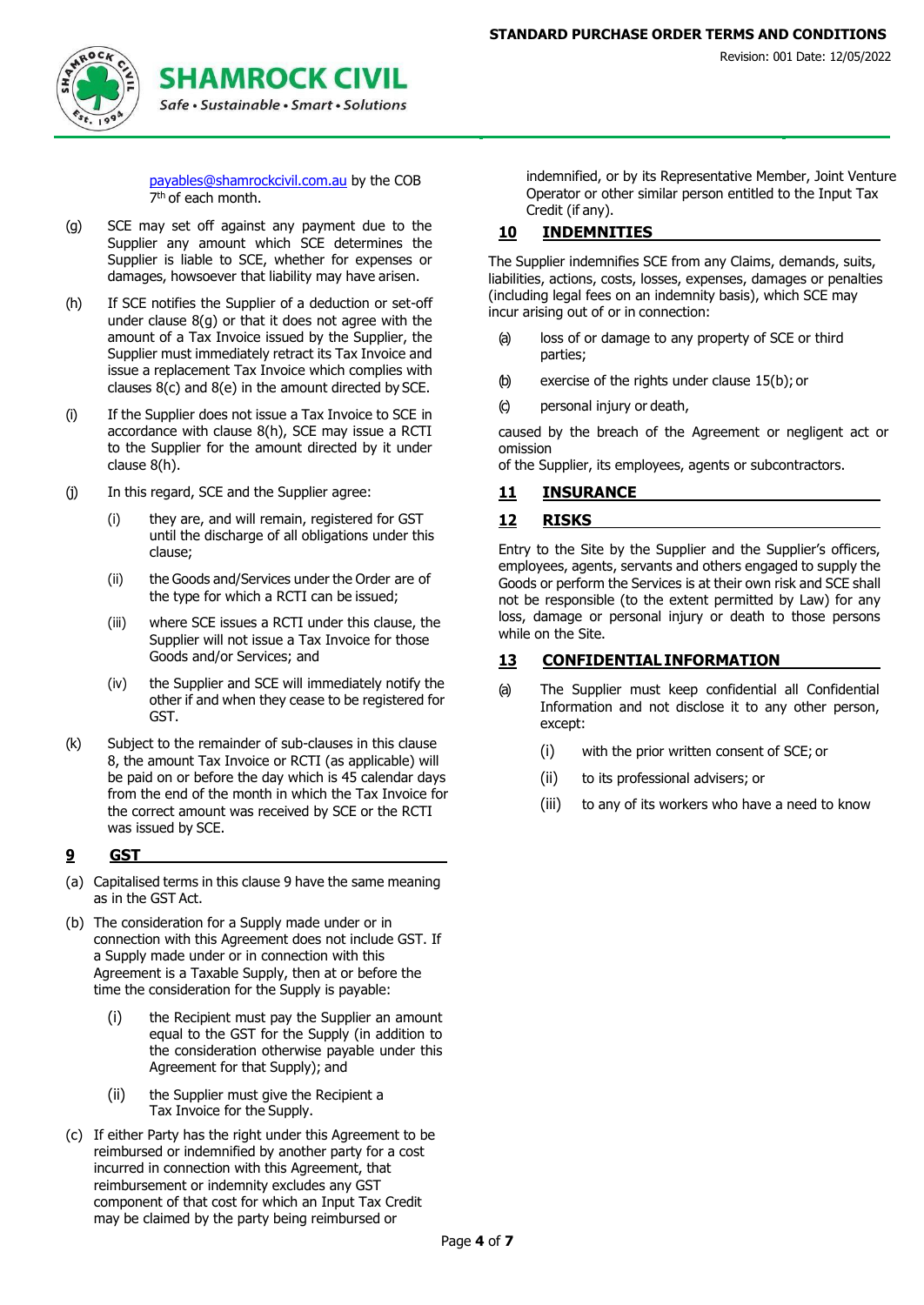

# **SHAMROCK CIVIL**

in order to perform obligations under the Agreement,

provided that the recipient agrees to keep the Confidential Information confidential.

(b) Clause 13(a) does not apply to information that is required to be disclosed by Law or the requirements of a stock exchange, but only to the extent that the information is required to be disclosed.

#### **14 INTELLECTUAL PROPERTY**

- (a) As between SCE and the Supplier, all information and materials given to the Supplier by SCE under this Agreement is the property of SCE and is only made available to the Supplier on the condition that:
	- (i) the materials are to be used only for the purposes of the Agreement; and
	- (ii) if requested by SCE, all such materials and copies are promptly returned to SCE.
- (b) The Supplier gives SCE a non-exclusive, transferable, perpetual, royalty free licence (including the right to sub-licence) to use, modify, maintain or destroy the Goods and Services (to the extent applicable).
- (c) The Supplier warrants that:
	- (i) the supply and Delivery of the Goods and Services by it; and
	- (ii) the exercise of the rights granted in clause 14(b) by SCE or any transferee through SCE,

will not infringe any patent, trademark, copyright or other intellectual property right.

#### **15 TERMINATION**

- (a) SCE may terminate the Agreementimmediately:
	- (i) on written notice to the Supplier if the Supplier becomes insolvent, commits an act of bankruptcy, enters into administration, appoints a liquidator, receiver, manager or controller;
	- (ii) if, in the unfettered opinion of SCE, the Supplier fails to show cause in accordance with clause 15(b); or
	- (iii) for any reason in SCE's absolute discretion on 7 days' written notice to the Supplier or as otherwise specified by SCE in the notice.
- (b) If the Supplier breaches any term of the Agreement, SCE may give to the Supplier a written notice:
	- (i) setting out the alleged breach;
	- (ii) requiring the Supplier to show cause in writing as to why SCE should not terminate the Agreement in accordance with clause 15(a)(ii); and
	- (iii) setting out the time and date by which the Supplier must show cause.
- (c) Except as expressly set out in clause 15(e), if SCE terminates the Agreement in accordance with clause 15(a), the Supplier will not be entitled to any further payment and will have no Claim, demand, suit, liability or action against SCE or its directors, officers and employees and is not entitled to any costs, losses, expenses, damages or penalties arising out of or in connection with the Agreement or its termination or the supply of the Goods or Services.
- (d) If SCE terminates the Agreement in accordance with clause 15(a)(i) or (ii), any costs incurred by SCE in exercising an entitlement pursuant to this subclause to engage another to complete the Supplier's obligations under this Agreement shall be a debt due and payable from the Supplier to SCE.
- (e) If SCE terminates the Agreement in accordance with clause 15(a)(iii), the Supplier will be entitled to the reasonable costs incurred by the Supplier in supplying the Goods or Services up to the date of termination provided that SCE receives title to any Goods that are paid for in accordance with this clause.
- (f) For the avoidance of doubt, nothing in clause 15(e) entitles the Supplier to any consequential, indirect or economic loss or damage, loss of actual or anticipated profits, loss of revenues or loss of use or productivity, in the event the Agreement is terminated under clause 15(a)(iii).

#### **16 RELATIONSHIP BETWEEN SUPPLIER AND SCE**

The Supplier performs its obligations as an independent contractor of SCE and not as an employee, agent or partner.

#### **17 CTH AND STATE/TERRITORY CODES AND GUIDELINES**

Unless otherwise notified to the Supplier in writing, the Code and its guidelines, as well as any similar State/Territory codes and guidelines, apply to this project. By agreeing to undertake work (including delivery of the Goods) at the Site, the Supplier will be taken to have read and to agree to comply with, and ensure its related entities, employees, subcontractors and agents comply with, the Code and its guidelines, as well as any similar State/Territory codes and guidelines, applying to the Agreement.

#### 17A. **MODERN SLAVERY LEGISLATION**

The Supplier warrants that:

- (a) it has not engaged in, it does not engage in, it will not engage in, any activity, practice or conduct in the course of its operations that would constitute a modern slavery offence under the Modern Slavery Act, or any Law, or otherwise contravene any Laws or codes of practice in force from time to time in relation to modern slavery;
- (b) it has not been convicted of any breaches of the Modern Slavery Act, or any Laws concerning modern slavery;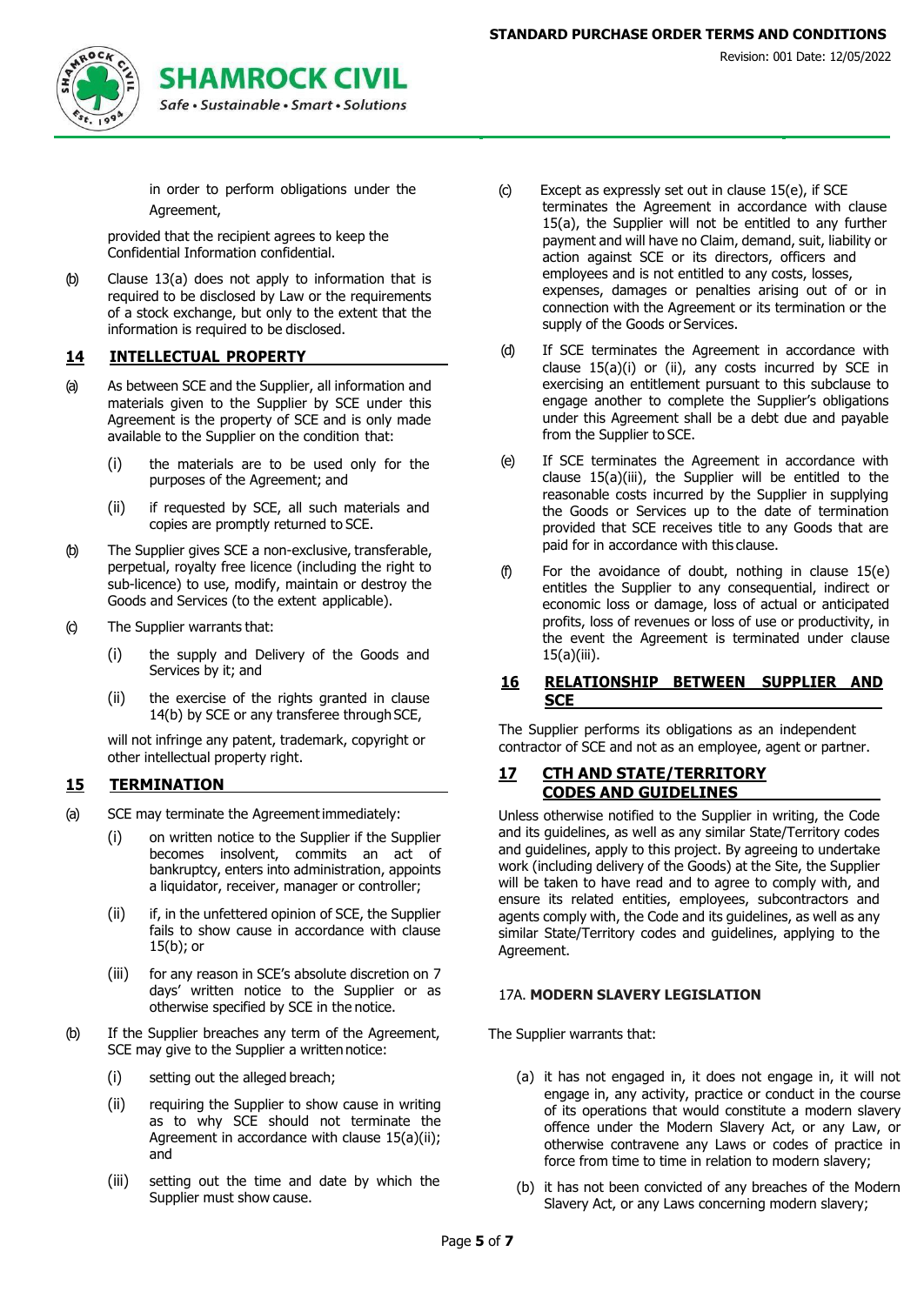

- (c) it will comply with, and take reasonable steps to ensure any secondary subcontractor or supplier engaged by it in the performance of the Works, complies with mandatory reporting obligations under the Modern Slavery Act, or any Laws or codes of practice in force from time to time in relation to modern slavery;
- (d) it has undertaken its own due diligence and is satisfied, having completed that due diligence, that any secondary subcontractor or supplier engaged by it in the performance of the Works, complies with mandatory reporting obligations under the Modern Slavery Act, or any Laws or codes of practice in force from time to time in relation to modern slavery;
- (e) it will take reasonable steps to ensure any secondary subcontractor or supplier engaged by it in the performance of the Works, complies with mandatory reporting obligations under the Modern Slavery Act any Laws or codes of practice in force from time to time in relation to modern slavery;
- (f) respond to any requests for information made by SCE concerning matters relating to any Laws or codes of practice in force from time to time in relation to modern slavery, so as to enable SCE to comply with its reporting obligations under those Laws or codes of practice or requirements of SCE; and
- (g) prior to the Date of this Agreement it has read and understood Modern Slavery Policy, and will comply with the Modern Slavery Policy and do all things necessary to ensure that the standards and minimum requirements set out in the Modern Slavery Policy are followed in the performance of the Work under the Agreement, including taking all reasonable steps to ensure that any secondary subcontractor or supplier engaged by it in the performance of the Works, complies with the Modern Slavery Policy.

## **18 GENERAL**

- (a) Where the Supplier comprises more than one person or entity, each of them shall be jointly and severally liable for the full performance of the Supplier's obligations under the Agreement.
- (b) Where any provision of the Agreement is void, illegal or unenforceable, it may be severed without affecting the enforceability of the other provisions in the Agreement.
- (c) SCE and the Supplier agree that the Laws in force in the jurisdiction of the Site stated in the Order apply to the Agreement and both submit to the exclusive jurisdiction of the courts of that jurisdiction, except that the United Nations Convention on Contracts for the International Sale of Goods does not apply to the Agreement or the supply of Goods by the Supplier.
- (d) The failure of a Party to require full or partial performance of a provision of the Agreement does not affect the right of that Party to require performance subsequently.
- (e) No obligation in the Agreement is waived unless it is waived in writing and signed by the Parties. A single

or partial exercise of or waiver of the exercise of any right, power or remedy does not preclude any other or further exercise of that or any other right, power or remedy.

- (f) The Agreement may only be amended by written agreement between all Parties.
- (g) In the Agreement, if a word or phrase is defined, its other grammatical forms have a corresponding meaning.

#### **19 NOTIFICATION OF CLAIMS**

Subject to any other clause of this Agreement which specifies a pre-condition to the Supplier making a Claim, SCE will not be liable upon any Claim and is deemed released by the Supplier in respect of any matter arising under or in connection with the Agreement unless the Claim, together with full particulars of the Claim, is lodged in writing with SCE not later than 10 Business Days after the date of occurrence of events or circumstances on which the Claim is based.

## **20 DEFINITIONS AND INTERPRETATION**

In this Agreement:

**Agreement** means the documents listed in clause [1\(a\)](#page-0-0) of these Standard Purchase Order Terms and Conditions.

**Business Day** means a day which is not a Saturday, Sunday or Public Holiday in the jurisdiction of the Site.

**Code** means the Code for the Tendering and Performance of Building Work 2016 or a similar code subsequently introduced.

**Confidential Information** means any information relating to the business or affairs of SCE or its customers, whether provided to or obtained by the Supplier prior to or after issue of the Order, except information in the public domain (other than due to breach of the Agreement) or information rightfully in the possession of the Supplier and not subject to an obligation of confidentiality at the time it was obtained by the Supplier.

**Claim** means any claim, notice, demand, debt, account, lien, liability, action, proceedings or suit under, arising out of, or in any way in connection with this Agreement, whether at law (including breach of contract) or in equity (including restitution), by statute or in tort (including negligence).

**Defect** or **Defective** has the meaning in clause [5\(a\) o](#page-1-0)f these Standard Purchase Order Terms and Conditions.

**Delay Event** means:

- (a) an act or omission of SCE; or
- (b) an event described in the Order, if any,

that prevents the Supplier from achieving Delivery by the Delivery Date.

**Deliver/Delivery** means delivery of the Goods or performance of the Services in accordance with clause 3(b).

**Delivery Date** means the date set out in the Order.

**Form 16** means the Queensland Government Department of Planning and Infrastructure Form 16 Inspection Certificate/Aspect Certificate/ QBSA Licensee Aspect Certificate, or similar document required by SCE that is applicable in the relevant jurisdiction applying to the Agreement.